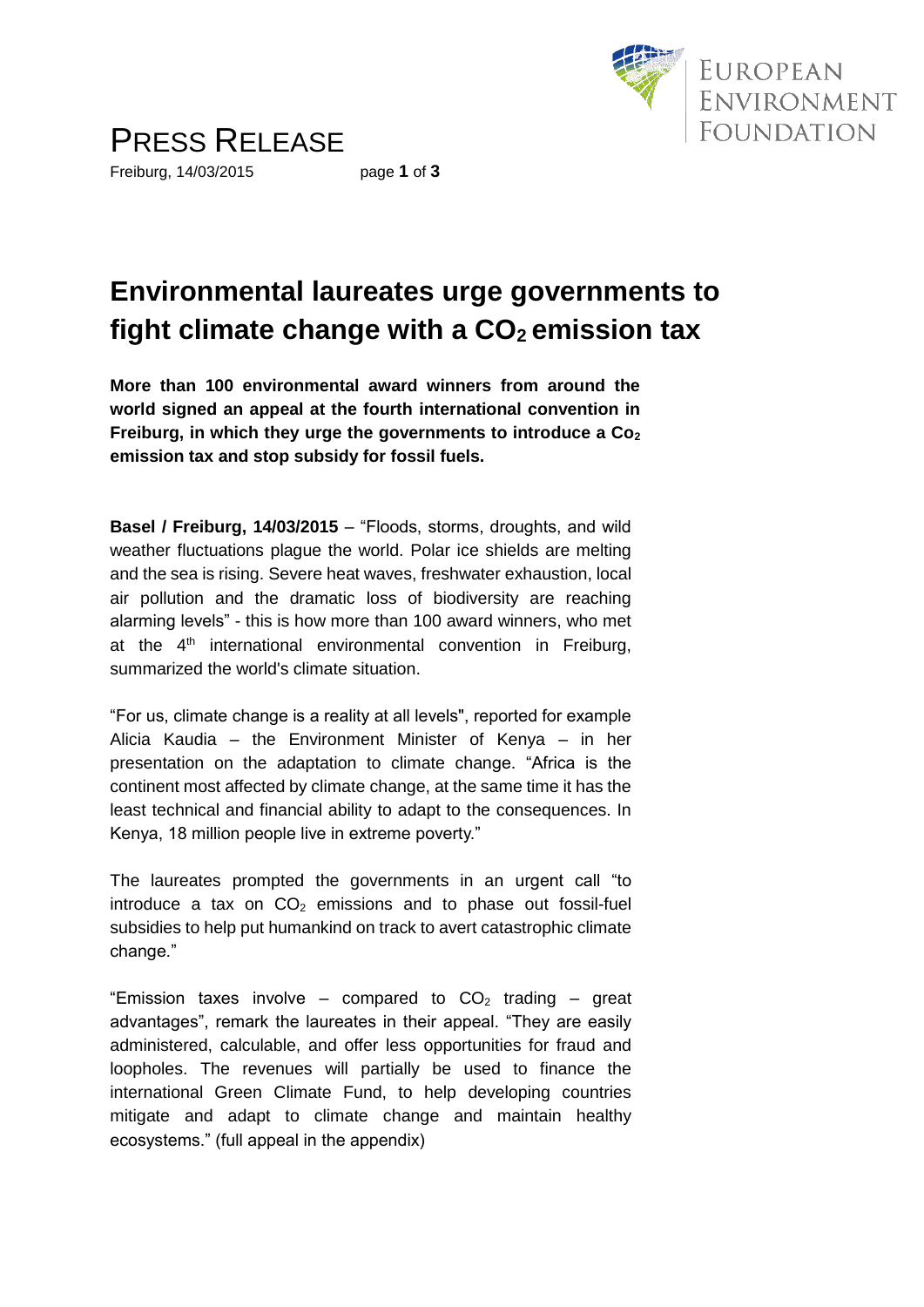

## PRESS RELEASE

Freiburg, 14/03/2015 page **2** of **3**

In order to facilitate the introduction of such a tax, it should start relatively low to begin with, with five dollars per ton of  $CO<sub>2</sub>$ . Every year, the tax should be increased by one dollar. "This way, economies and businesses have sufficient time to adapt to higher costs considering the current low energy prices, and develop alternatives," says Eicke R. Weber, Director of the Fraunhofer Institute for Solar Energy Systems ISE in Freiburg and Chairman of the Board of the European Environment Foundation, moderator of the award winners at the final adoption of the appeal. "In 10, 15 or 20 years, fossil fuels will be so expensive that alternative energies will be ahead in all areas. This is exactly what we need in order to have a chance to achieve the required 2-degree target we all call for."

The laureates see their appeal as a signal to the government representatives from around the world who will meet in Paris for the next climate summit COP 21 at the end of the year, to finally adopt an ambitious and stable climate deal there. "We hope that this call will contribute to the limitation of the atmosphere's pollution," says Eicke R. Weber.

Organizer of the "International Convention of environmental Laureates" is the European Environment Foundation whose board of trustees is made up of 16 well-known personalities in the field of environmentalism **Ernst Ulrich von Weizsäcker**, **Monika Griefahn**, **Marcello Palazzi**, **Professor Antonio Luque** or **Giovanna Melandri**. The board is chaired by **Eicke R. Weber**, director of Europe's largest solar research institute, the Fraunhofer Institute for Solar Energy Systems in Freiburg.

### **At a glance: 4 th International Convention of Environmental Laureates**

| Date:         | March 12 - 15, 2015                               |
|---------------|---------------------------------------------------|
| Location:     | Freiburg i.Br., Germany                           |
| Patron:       | Prof. Dr. Dr. h.c. mult. Klaus Töpfer, former     |
|               | Executive Director of the United Nations          |
|               | Environment Programme (UNEP)                      |
| Participants: | Laureates of renowned international               |
|               | environmental awards and of the alternative Nobel |
|               | Prize.                                            |